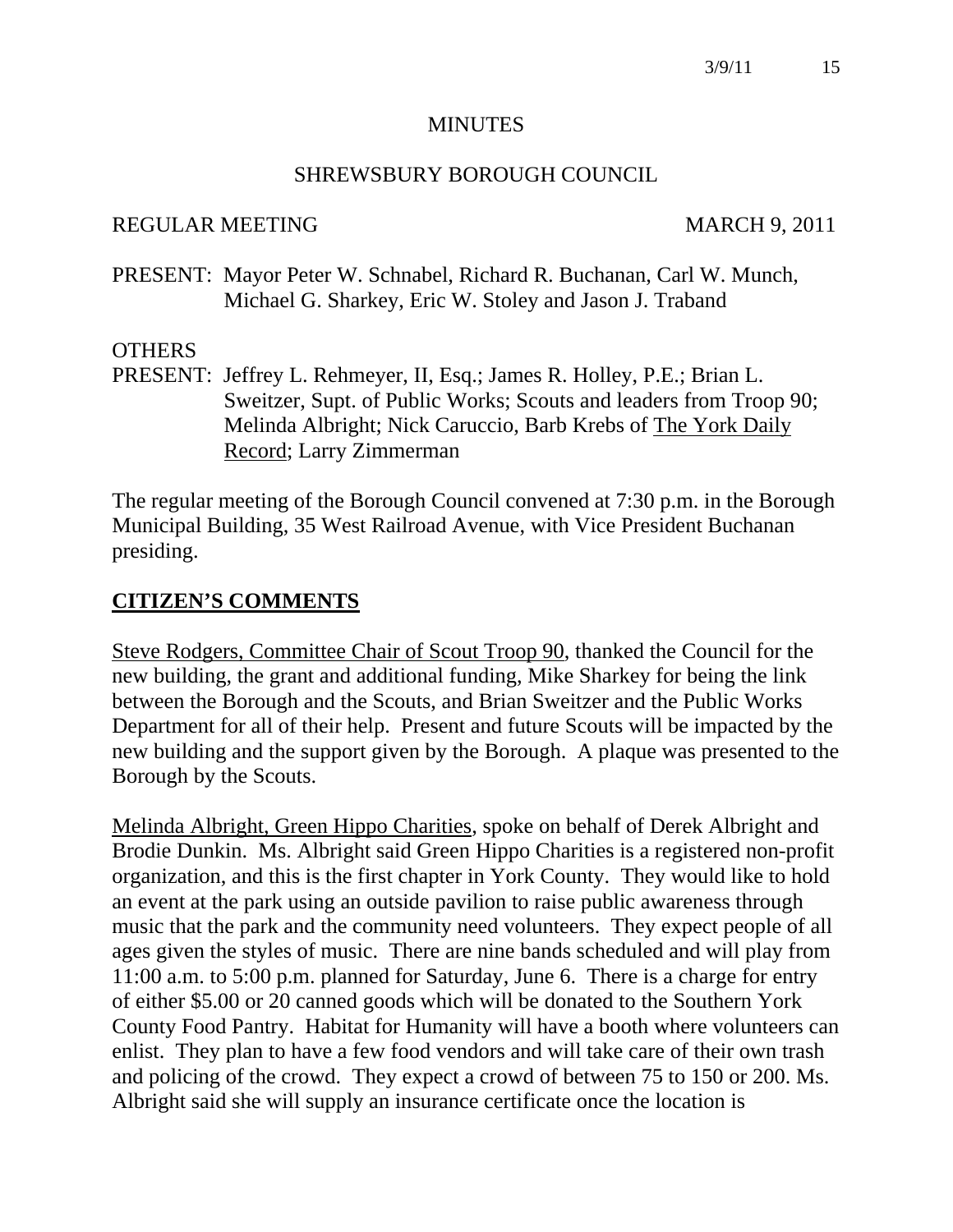determined. Green Hippo and the bands will have tee-shirts for sale. Council mentioned there is a nuisance (noise) ordinance and that if approval is given for the event, the music level would need to be kept down as the park is surrounded by residences.

The Secretary was asked to see if ball games are scheduled and if the fire company has any events planned for that day.

C. Munch moved to discuss the event further and to refer it to the Public Lands, Buildings and Finance Committee to continue with research to see if approval can be given. An insurance policy would be required and more on the internal security needs to be discussed. Parking could also be an issue. E. Stoley seconded. The motion carried with all in favor.

# **APPROVAL OF MINUTES**

The minutes of the February 9 meeting were approved by unanimous consent by those who were at that meeting.

# **APPROVAL OF EXPENDITIURES AND REPORT OF ACCOUNTS**

The January expenditures and report of accounts will be reviewed next month.

# **BILL LIST**

The bill list for February was presented: General account: check numbers 10493 thru 10530; Water account: check numbers 4519 thru 4537; Sewer account: check numbers 4299 thru 4303; Highway Aid: check numbers 831 thru 834.

E. Stoley moved to approve the February bill list. M. Sharkey seconded. The motion carried with all in favor.

# **PAYROLL REGISTER**

E. Stoley moved to approve the February 7 and 21 payroll registers.

C. Munch seconded. The motion carried with all in favor.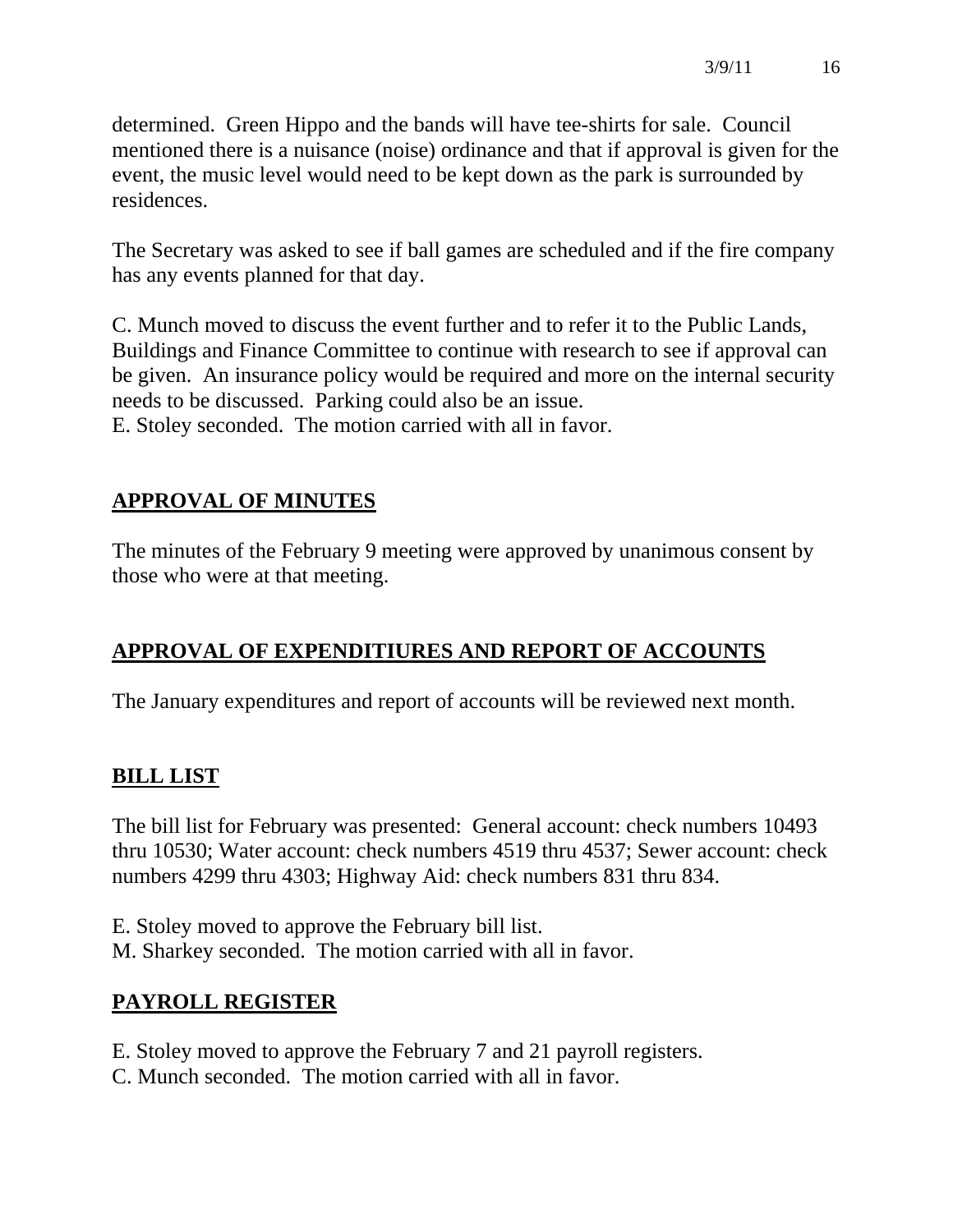# **SUBDIVISION AND LAND DEVELOPMENT BUSINESS**

## Heathcote Glen II

A letter asking for another extension was received. The plan will be amended to include only the lots in the Borough. The lots will be served by gravity sewer and the plan will be back in staff review at the April 12 meeting.

E. Stoley moved to approve another extension until June 8, 2011. M. Sharkey seconded. The motion carried with all in favor.

## 58 Brook Meadow Circle

E. Stoley moved to proceed with the granting and acquiring of the easements for the shared driveway access and parking pad for the wellhouse. J. Traband seconded. The motion carried with all in favor.

The wetland area was discussed. J. Traband mentioned there may be a developer who could benefit from wetland mitigation and perhaps the pond could be filled in to almost water level and thereby eliminate the liability risk of the pond. There was discussion that tampering with the wetland area could cause other springs to open up and cause problems for neighboring property owners.

## **Southern Regional Police Report** – Richard R. Buchanan and Mayor Schnabel

The Police Commission is working hard to maintain the services and to expand the service area to other municipalities. The Commission is using an issue control and tracking sheet to monitor on-going issues. Chief Boddington is doing an excellent job, morale is high and the officers are pulling together. Chief Boddington will be at the next meeting to discuss changes in how the reporting is done and to answer any questions. The Commission will be responding to the letter that New Freedom Borough sent to its residents and there will be a meeting in the near future as well.

#### **Codes Enforcement**

**Water & Sewer** – Richard R. Buchanan

## Synthetic Organic Compound (SOC) Testing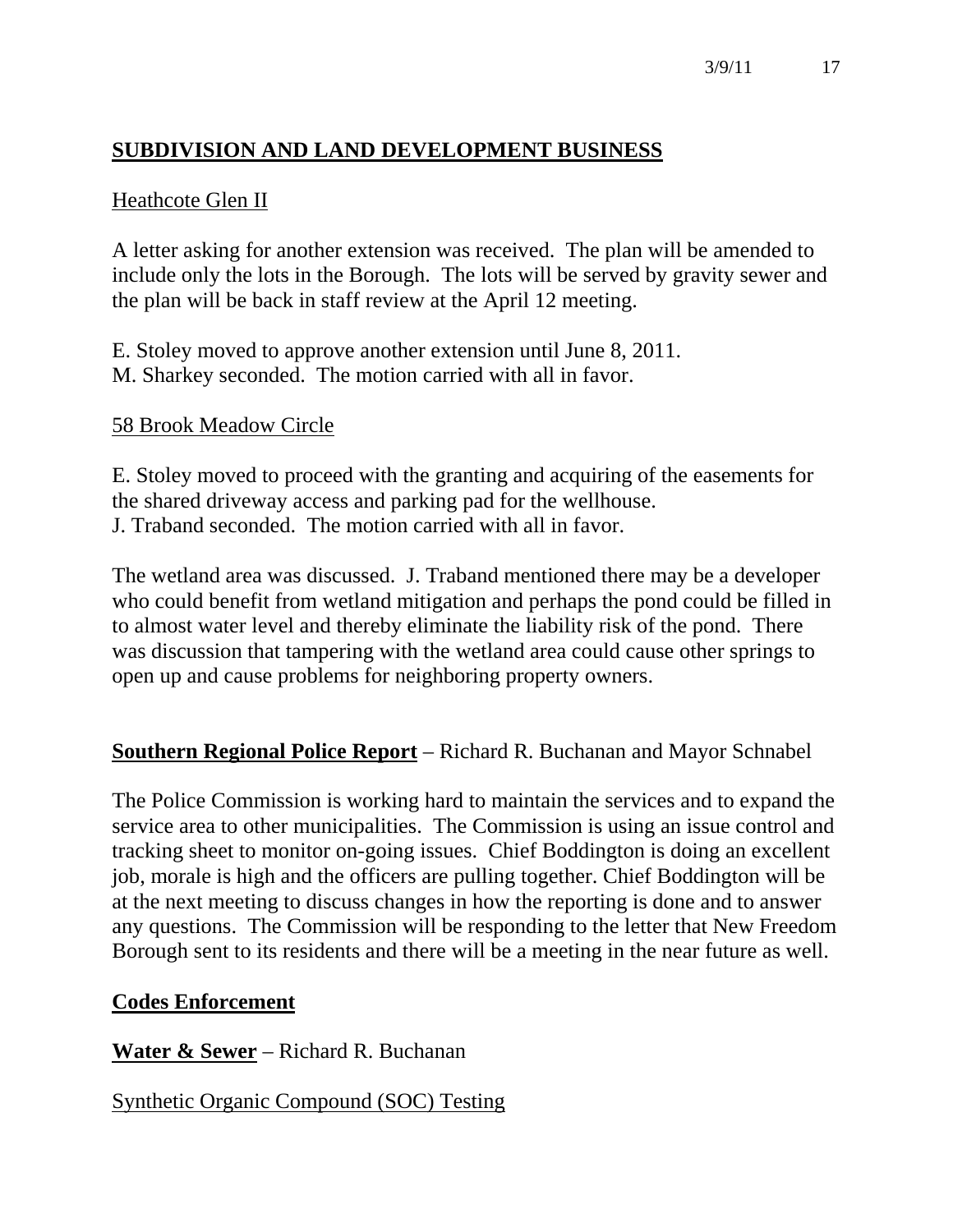The federal government is forcing DEP to direct water companies to test extensively for SOCs in 2011 and funding is not included in our budget due to the late mandate. The total for the year will be around \$37,600.00. To save money, samples will be combined and if a problem is found, then individual wells will be sampled. If the samples are negative, the Borough could ask for a waiver from the testing for 2012.

## Groundwater Rule

All of the pipe replacements will be finished by March 11. The digital recording equipment is ordered and will be in place by April 1.

## Susquehanna River Basin Permits

Expiration dates for the SRBC permits are as follows:

| <b>Blouse Well</b> | 1/14/12  |
|--------------------|----------|
| Meadow Well        | 5/11/19  |
| Smith Well         | 12/10/11 |
| Village Well       | 1/18/20  |
| $PW-1$             | 3/10/29  |
| $PW-2$             | 3/10/29  |
| Woodlyn Well       | 5/14/22  |

The Home Well and Thompson wells are not regulated by the SRBC.

## Bids for Water System Digital Recording Equipment

Control Systems 21 was the only bidder in the amount of \$23,604.46. There were two irregularities to be considered for waivers: lack of a performance bond since obtaining a bond would hold the project up and a one-year warranty instead of a two-year warranty. The contractor didn't have time to negotiate with the supplier for a longer warranty. A check in the amount of \$1,180.22 was submitted from Control Systems 21 and will be held until Eng. Holley says it can be released. A certificate of insurance was also supplied. The equipment will be installed by the April 1 deadline.

E. Stoley moved to accept the bid of Control Systems 21 in the amount of \$23,604.46 and to grant the two waivers.

M. Sharkey seconded. The motion carried with all in favor.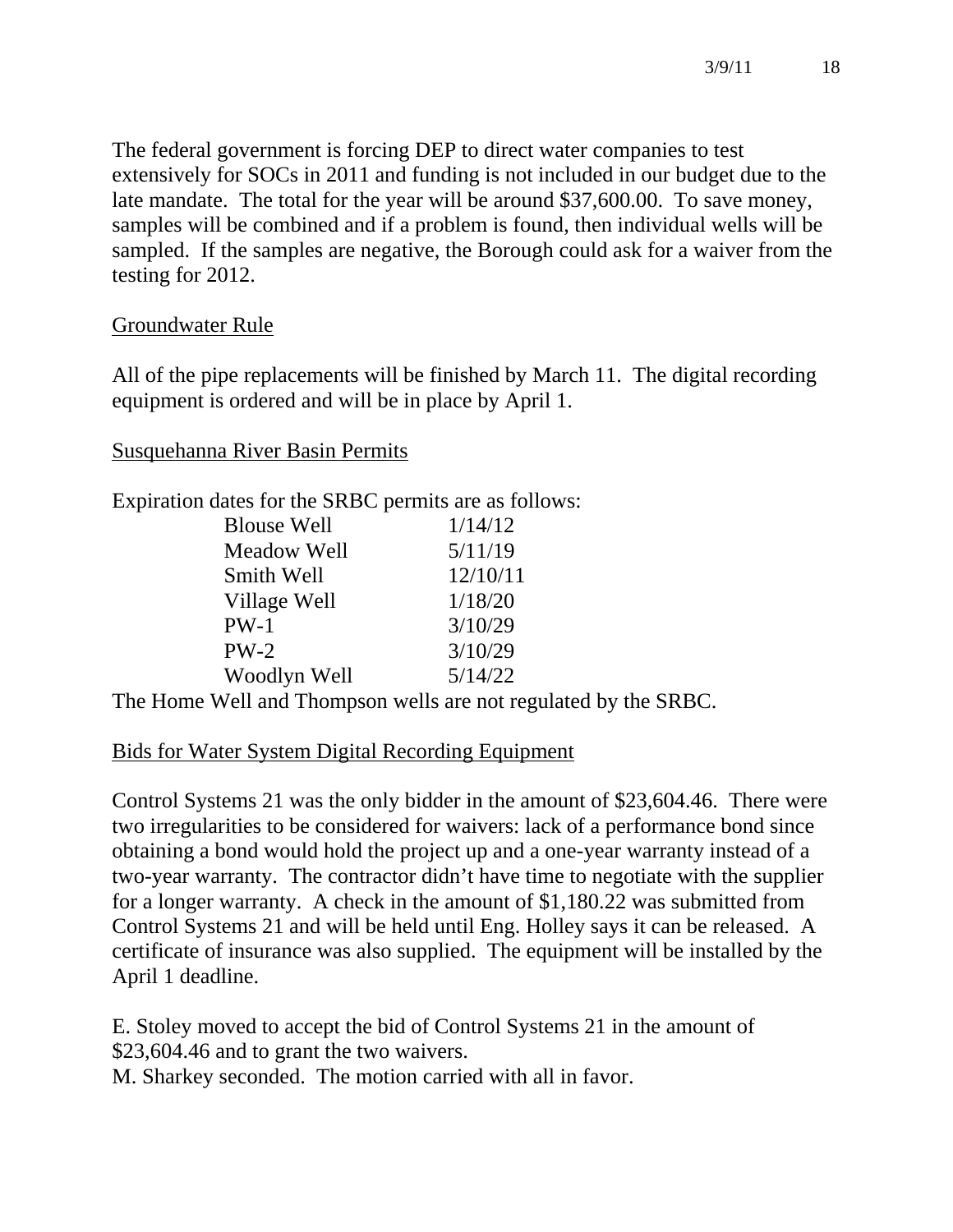## **Public Roads & Lighting** – Eric W. Stoley

## Road Paving

James R. Holley & Associates is working on the paving specifications for Foxtail Court, Shetland Drive, and Onion Boulevard with bids being opened on April 12 and awarded at the April 13 meeting. Onion Boulevard will be an option depending on the costs.

## Street Sweeping

The sweeping will begin on April 4 and last until April 15.

## **Public Lands & Buildings and Finance** – Michael G. Sharkey

## Scout House

The utilities will be extended to the new building within the next two weeks at a cost of \$1,325.00 for gas and water and \$600.00 for electric. The Scouts will pay for the fixtures which will be around \$525.00. The electric sub-panel will be lockable. The Scouts will coordinate with the radio club on the radio cabinets. Mike Lee will need to look at the utility work.

## Scout House Lease

The lease is currently with the Southern York County Rotary Club, which is still the Scouts' sponsor. The current lease will be amended to include the new building and former bar-b-que pit that was enclosed. M. Sharkey will make the amendment and forward it to Sol. Rehmeyer.

## **ENGINEER'S REPORT**

## Interest Earnings on Sewer Accounts

The interest earned from 1987 shows more than enough income and exceeds the amount needed to pay the bond payments; there is no way Township customers were being overcharged. This was answered for the third time in a letter prepared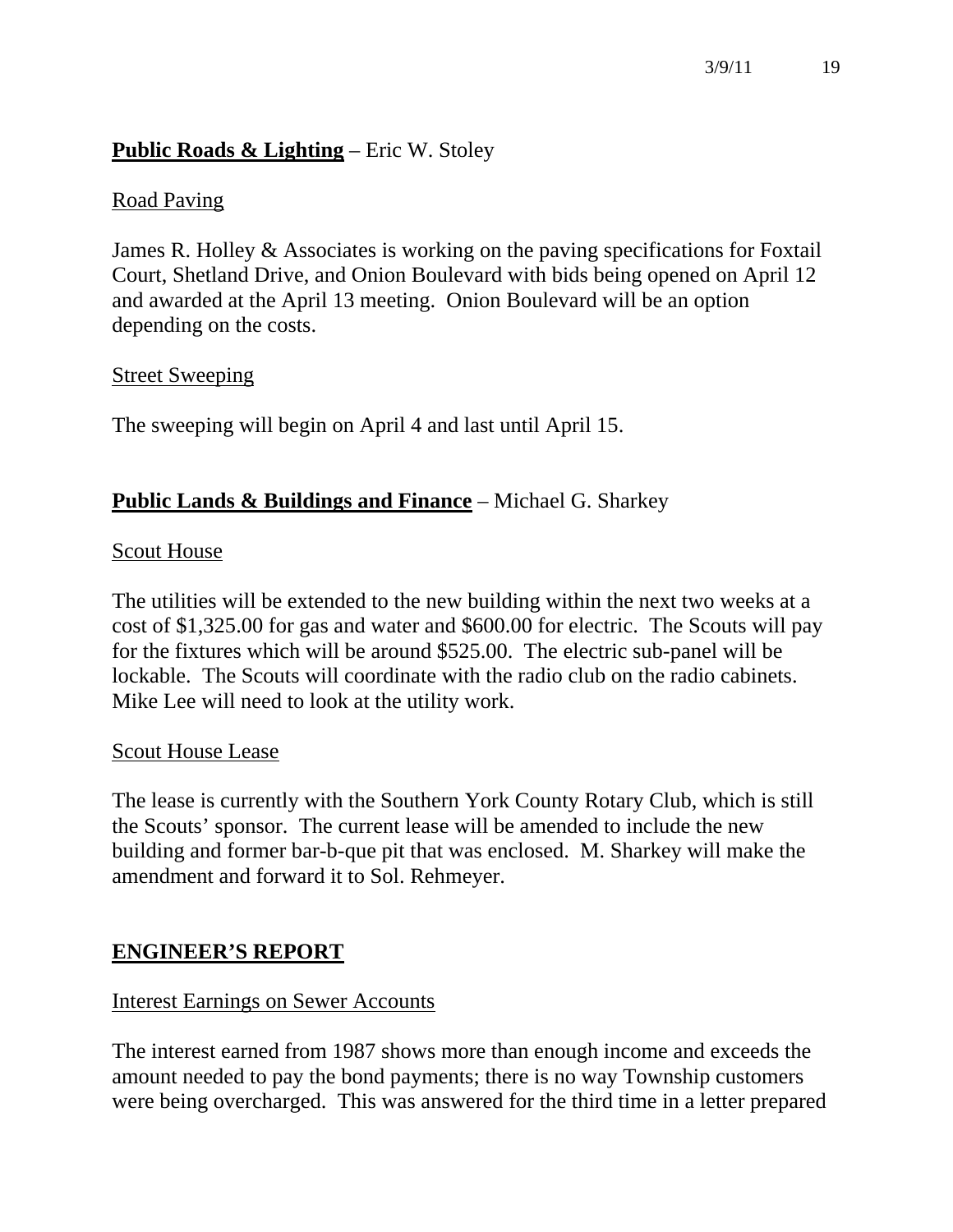by Eng. Holley dated February 17, 2011, and was mailed to the Township supervisors.

## **SOLICITOR'S REPORT**

## Memorandum of Understanding York County Conservation District

Sol. Rehmeyer reviewed the proposed memorandum and there are a few legal issues that can be addressed when the District issues its proposed ordinance.

## Amendment to Buffer Easement Shrewsbury Center LLC

Representatives of the shopping center have not signed the amendment yet regarding the trees that were removed with the property owners' consent. Sol. Rehmeyer will speak with the attorney for the shopping center.

#### Residential Sprinkler Specifications

The proposed Bill requiring sprinklers in new houses may be repealed. The House has repealed it and the Senate is expected to vote soon and the Governor has indicated he will sign the repeal.

## **EXECUTIVE SESSION**

An executive session was called at 9:18 p.m. to discuss litigation. The meeting was reconvened at 9:42 p.m.

## **Public Safety, Welfare and Personnel** – Michael G. Sharkey

**Secretary's Report** – Cindy L. Bosley

#### Wellhead Protection Committee Member Needed

A citizen is needed to fill the vacancy left when Jason Traband became a Council member.

## York County Boroughs Association Meeting

The next meeting is March 24 in York.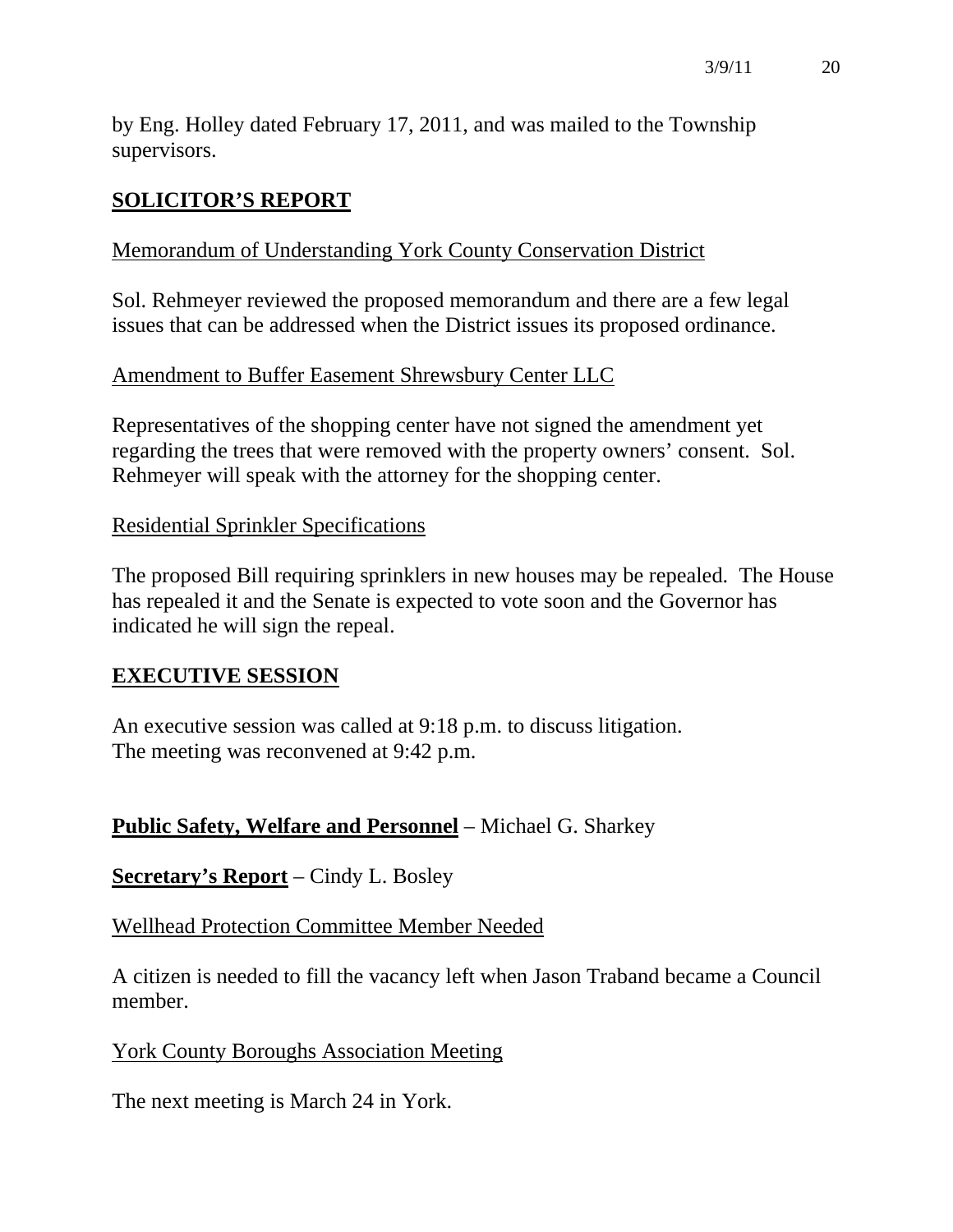## Pennsylvania State Association of Boroughs Conference

M. Ridgely and Mayor Schnabel would like to attend the conference.

E. Stoley moved to approve the attendance with a cost not to exceed \$1,000.00. M. Sharkey seconded. The motion carried with all in favor.

**York Area Tax Bureau** – Michael G. Sharkey

## **Subdivision, Land Development & Zoning** – Eric W. Stoley

## **Planning Commission/Regional Planning Commission** – Eric W. Stoley

The last regional planning commission meeting was cancelled and the KIOSK project was dropped due to the cost and labor issues.

## **UNFINISHED BUSINESS**

## **NEW BUSINESS**

## Issue Control Sheet

The list was reviewed and updated.

## Strategic Planning Committee and Community Interface Committee

C. Munch handed out Committee descriptions and asked for input from the other Council members.

## Pavilion Rental Permit Application

A sample form was obtained by the Secretary and it was recommended one be prepared for use by the Borough.

## **COMMUNICATIONS**

A thank you was received from the post prom committee thanking the Borough for the \$50.00 donation.